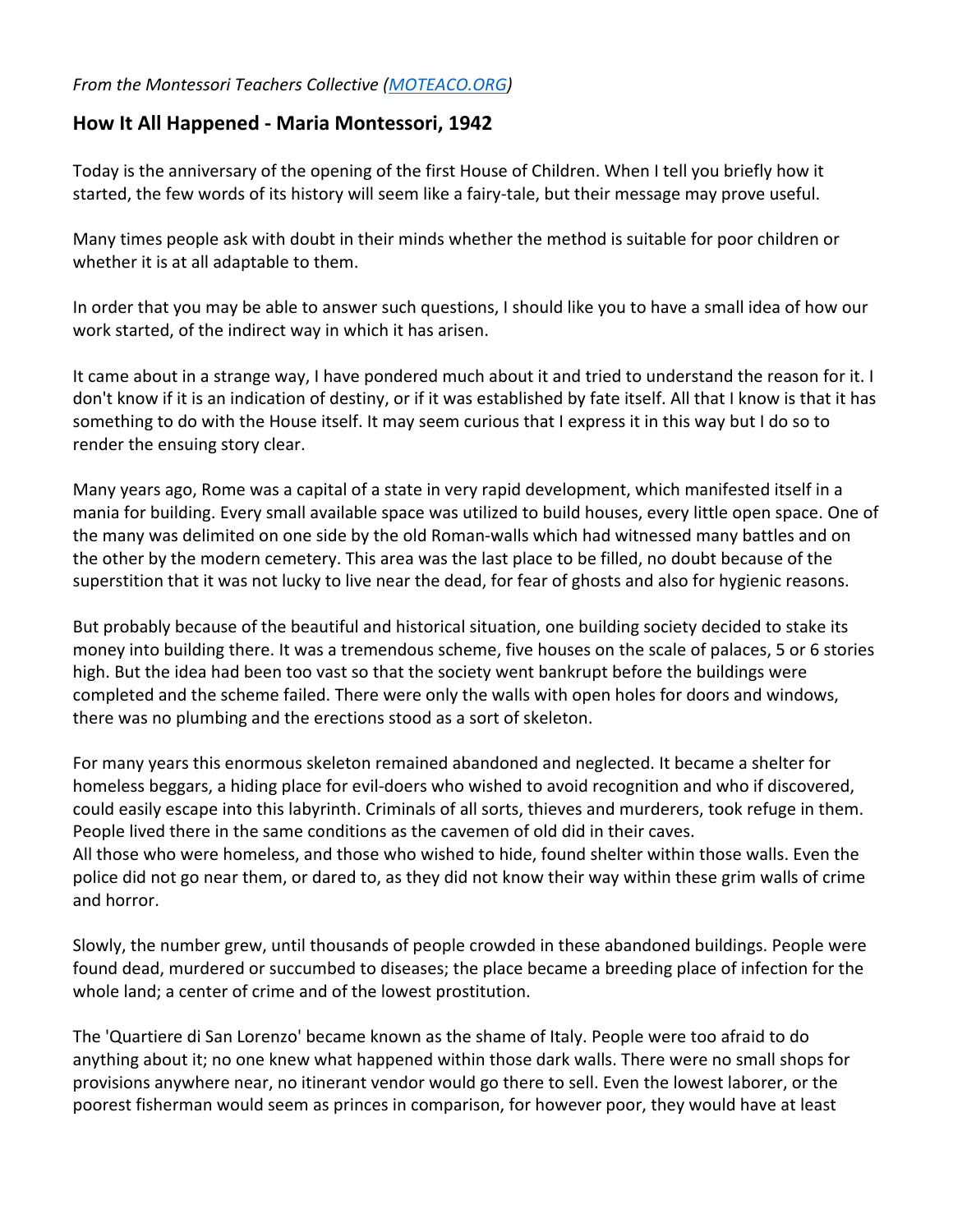some honest livelihood whereas those who lived inside the gloom had no work, no means to pay, their only livelihood was derived from crime.

The problem of clearing this pit of inhumanity demanded a solution. Another building society of very wealthy bankers, considered the problem and decided that as the walls already stood, only a small expenditure would be necessary to make fruitful whatever capital was invested. The district, due to its illrepute, would of course never become a fashionable quarter, therefore only small renovations were necessary to render it habitable for those people already so unfortunate. Regarding it thus as a business venture, they started with one building which they discovered would house a thousand people. They used some white-wash, put in some doors and windows, and laid in a few water pipes and drains.

It was estimated that in this area lived at least 10,000 people, therefore how could they discriminate which among them would be the best? They chose the married ones who by reason of their relation with one another would be the most human. As it happened there were only a very few children. It seems perhaps logical that under such conditions although there were thousands of men and women there should be only fifty children.

But these children, wild and uncivilized as they were, presented a serious problem of damage to the houses. Left alone while the parents went to work, they were free to carry out any wild fancy. So the director of the concern decided that the only obvious thing to keep them out of mischief was to collect all of the children and confine them.

One room was set aside for this purpose, resembling in every way a children's prison. It was hoped that a person would be found with enough social courage to tackle the problem.

I in my capacity of medical officer of hygiene was approached to take an interest in the work. Having considered the situation I demanded that at least the commonest aids in hygiene, food, and sanitation be made available.

At the time it had become fashionable among society ladies to interest themselves in social uplift. They were approached to do something to collect funds, because we were confronted with the strange problem that while the bankers had agreed to invest money to improve the housing situation, they were not at all interested in education. One could not expect any returns from money put into anything with an educational purpose.

Although society had embraced the ideal of improving the conditions of these unfortunate people, the children had been forgotten. There were no toys, no school, no teacher. I was able to find one woman of 40 years, whose help I asked and who I put in charge.

On the 6th of January 1907 this room was inaugurated to collect the 50 children. The room had already been in use some little time but it was inaugurated that day. Throughout Italy the 6th of January is looked upon as 'the' day of feast for the children. It was on this day that the Three Kings arrived before the Child Christ and offered him their gifts. It is celebrated as the Feast of Epiphany.

It was striking at the time this interest of society imbued with the idea that their giving hygienic houses to the homeless would be the means of purifying the evil core in their midst, consisting of a group of tenthousand criminals and pitiful humanity. I also was imbued with this sentiment.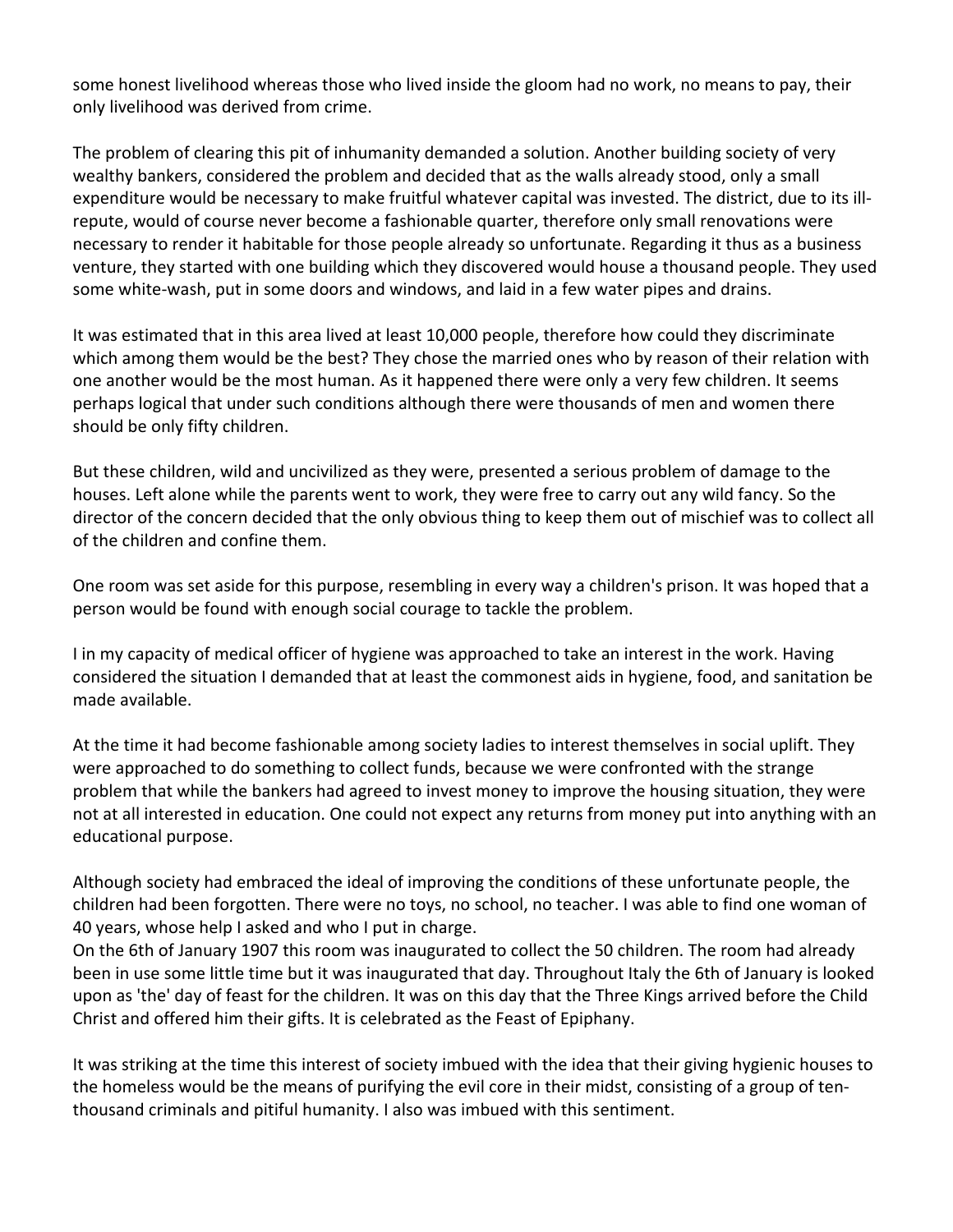But while everyone had had the idea that by giving houses and sanitation, the people would be purified, no one had taken in consideration the children; no one had thought to bring toys or food for them. When the children, ranging between the ages of 2 to 6 entered, they were all dressed alike in some thick, heavy, blue drill. They were frightened and being hindered by the stiff material, could move neither arms nor legs freely. Apart of their own community they had never seen any people. To get them to move together they were made to hold hands. The first unwilling child was pulled, thus dragging along the whole line of the rest. All of them were crying miserably. The sympathy of the society ladies was aroused and they expressed the hope that in a few months they would improve.

I had been asked to make a speech for the occasion. Earlier that day, remembering that it was the Feast of the Epiphany, I had read the lesson in my mass book. When I made my speech I read it as an omen for the work to follow.

'Arise, be enlightened, O Jerusalem; for thy light is come, and the glory of the Lord is risen upon thee. For behold darkness shall cover the earth, and a mist the people; but the Lord shall arise upon thee, and His glory shall be seen upon thee. And the Gentiles shall walk in thy light, and kings in the brightness of thy rising. Lift up thine eyes round about, and see; all these are gathered together, they are come to thee; thy sons shall come from afar, and thy daughters shall rise up at thy side. Then shalt thou see, and abound and thy heart shall wonder and be enlarged, when the multitude of the sea shall be converted to thee, the strength of the Gentiles shall come to thee. The multitude of camels shall cover thee, the dromedaries of Madian and Epha; all they from Saba shall come, bringing gold and frankincense, and showing forth praise to the Lord.'

I don't know what came over me but I had a vision and inspired by it, I was enflamed and said that this work we were undertaking would prove to be very important and that someday people would come from all parts to see it.

In reporting this new whim of society, the press also mentioned that Dr. Montessori had made a beautiful speech, but what an exaggeration in what she had said!

It was from then that the real work began.

Remember that all these children were completely illiterate. Their parents were also illiterate and they were born and grown in the environment I have described.

What happened more than thirty years ago now, will always remain a mystery to me. I have tried since then to understand what took place in those children. Certainly there was nothing of what is to be found in any House of Children. There were only rough large tables.

I brought them some of the materials which had been used for our work in experimental psychology, the items which we use today as sensorial material and materials for the exercises of practical life. I merely wanted to study the children's reactions. I asked the woman in charge not to interfere with them in any way as otherwise I would not be able to observe them. Someone brought them paper and colored pencils but in itself this was not the explanation of the further events. There was no one who loved them, I myself only visited them once a week and during the day the children had no communication with their parents.

The children were quiet, they had no interference either from the teacher or from the parents, but their environment contrasted vividly from that which they had been used to; compared to that of their